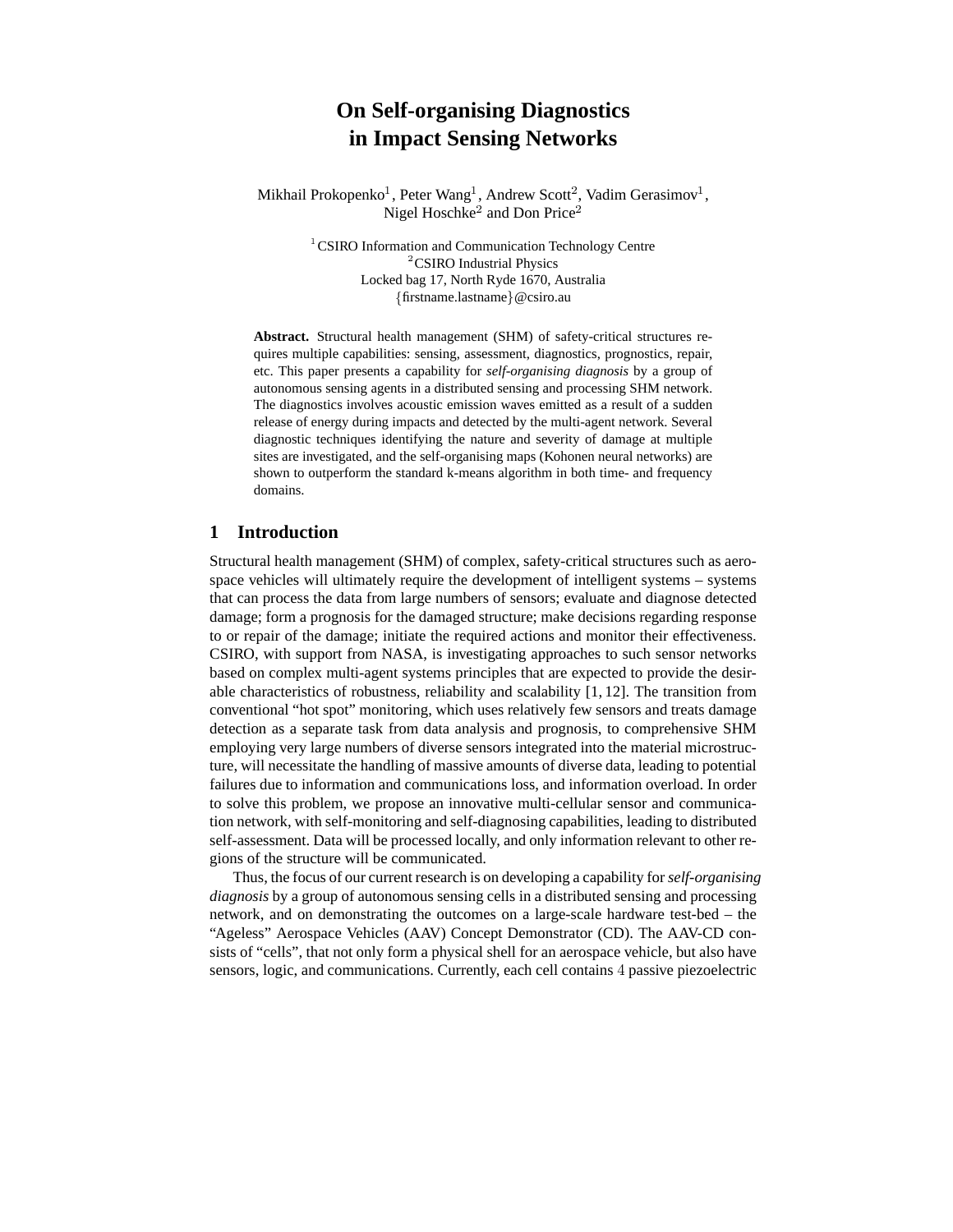

**Fig. 1.** A single aluminium panel with 4 cells (left) and a general view of the Concept Demonstrator (right), with four of the six sides populated.

polymer sensors, consisting of a 110  $\mu$ m-thick film of PVDF (polyvinylidene fluoride) coated on both sides with a conductive gold layer, bonded to an aluminium skin panel in order to detect the elastic waves generated in the structure by impacts. The present structure of the AAV-CD is a hexagonal prism. A modular aluminium frame is covered by 220 mm x 200 mm, 1-mm thick aluminium panels that form the outer skin of the structure. Each such panel contains four cells, and each of the six sides of the prism contains eight of these panels. The entire AAV Concept Demonstrator contains 48 panels, 192 cells, and a total of  $768$  sensors in the initial system (Figure 1).

Some of the distributed processing involves only interactions between local agents, while other processing requires the emergence of dynamic hierarchical structures. An example of the former is emergent spatial organisation, such as our previously reported work on the formation of impact boundaries [7, 6], evolvable recovery membranes [15] and impact networks around damaged areas [14], which can be used to characterize the extent of damage. The focus of this paper is to investigate diagnostic techniques identifying the nature and severity of damage at multiple sites, but at this stage, not identifying either the causes of damage or the required remedial actions. In particular, we consider the self-organising maps (SOMs or Kohonen neural networks) [9, 10], the Principal Component Analysis (PCA) technique [8], and their combinations. Each considered technique involves collecting input-vectors for several impact signal categories, a training phase using a half of the input-vectors and producing a clustering, and a testing phase when the other half is diagnosed by mapping to produced clusters. Appropriate metrics, e.g. recall and precision, are used to characterise the techniques performance.

At this stage, the diagnostic models are centralised: all the detected inputs are collected prior to the training and testing phases, so that processing is carried out outside the AAV-CD. Eventually, these techniques will be decentralised and embedded in the AAV-CD multi-cellular array, enabling an on-line assessment of damage type and severity. Our main objective is to evaluate the concept of self-organising diagnostics in the context of a self-monitoring impact sensing network. The following Section briefly reviews some background research. Section 3 describes the employed techniques, followed by experimental set-up and diagnostics results (Section 4) and conclusions (Section 5).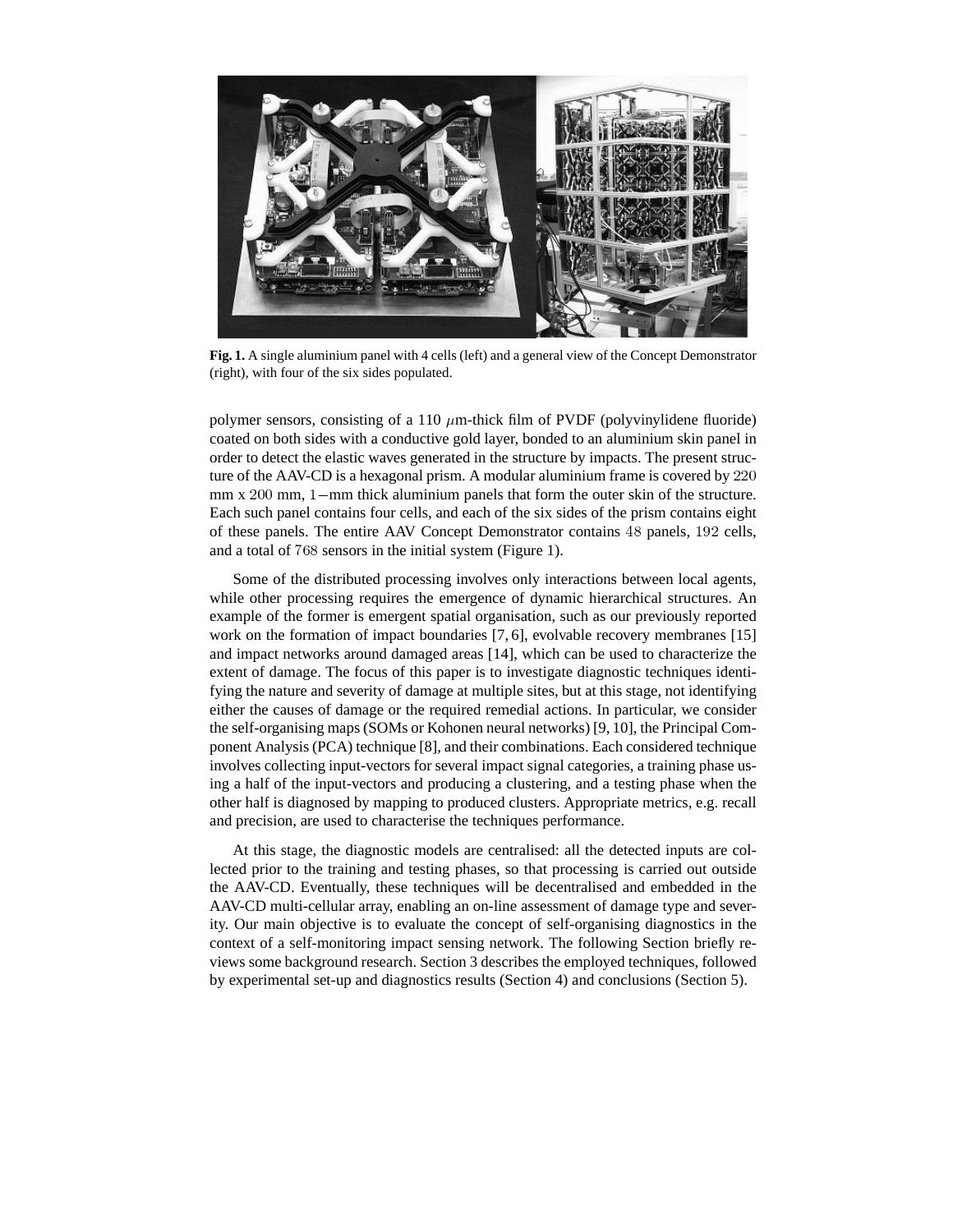# **2 Background**

Acoustic emission (AE) is an ultrasonic wave emitted as a result of a sudden release of energy during a deformation and failure process [3]. The released energy can be detected by sensors sensitive to displacement or velocity. A subsequent analysis of the arrival times of the signals at different sensor locations along with knowledge of the velocity of sound propagation can be used to triangulate the location of the damage mechanism [2, 13]. In some cases, detailed analysis of the acoustic emission signals can also provide information about the nature and severity of the damage. For example, AE methods are being investigated for on-board impact detection for the Space Shuttle — following the Columbia Shuttle accident which resulted from damage to the Shuttle wing's leading edge, caused by impact of foam insulation that broke off of the external tank during ascent [13].

Recently, neural networks have been successfully used in clustering and identifying damage-related AE signals in a highly noisy environment, achieving very good classification results for crack-related signals in the presence of strong time-varying noise and other interference  $[5]$  — in particular, the Kohonen network (SOM) was applied for this purpose. Artificial Neural Networks (ANN) and Support Vector Machines (SVM) were also recently considered as approaches to build classifiers in order to assess the structural integrity of shafts and pins based on ultrasonic signatures [11]. It is generally observed that a combination of classifiers may produce a more informative classification. Thus, a sequence of PCA and SOM is used in [5], while a hybrid ANN-SVM classifier is found more informative in [11].

## **3 Self-organising Maps**

The very popular SOM algorithm was originally devised by Teuvo Kohonen [9, 10] as a model of the self-organisation of neural connections, with the ability to produce organisation starting from possibly total disorder. The Kohonen algorithm for self organising feature maps stores prototypes  $\overrightarrow{w_{i,j}}$  (also known as codebook vectors) of the input-vectors of an euclidian input space  $X$ ,  $\overrightarrow{x}$ , in the neurons (cells) of a neural layer R (a 2D grid). The prototype vectors  $\overline{w_i}$  are usually initialized with random values. At each iteration  $t \geq 0$ , there are M updates: one for each input-vector  $x(m)$ ,  $1 \leq m \leq M$  (we shall denote an update with an index  $\tau = tM + m$ ). Every stimulus  $\overline{x(m)}$  is mapped to the "winner" neuron with the position  $(i, j)$  in the neural layer R, which has the prototype vector  $\overrightarrow{w_{i,j}}$  with the minimal euclidian distance in input space:

$$
\|\overrightarrow{x(m)}-\overrightarrow{w_{i,j}(\tau)}\|=\min_{(k,l)\in R}(\|\overrightarrow{x(m)}-\overrightarrow{w_{k,l}(\tau)}\|)\;,
$$

where  $\|.\|$  denotes the euclidian distance in input space. The winner neuron corresponds to the highest neural activity, being the "center of excitation". The prototype vector of the winner neuron is updated, becoming more sensitive to that type of input. This allows different cells to be trained for different types of data. The neighbors of the winner neuron adjust their prototype vector towards the input vector as well, but in a lesser degree, dependent on their distance from the winner. Usually a neighbourhood function  $\eta_{(i,j),(k,l)}(t)$  that decreases both with time and distance between positions  $(i, j)$  and  $(k, l)$ on the planar neural layer (e.g., a radial symmetric Gaussian neighbourhood function), is used for this purpose:

$$
\overline{w_{k,l}(\tau+1)} = \overline{w_{k,l}(\tau)} + \alpha(t) \eta_{(i,j),(k,l)}(t) [\overline{x(m)} - \overline{w_{k,l}(\tau)}].
$$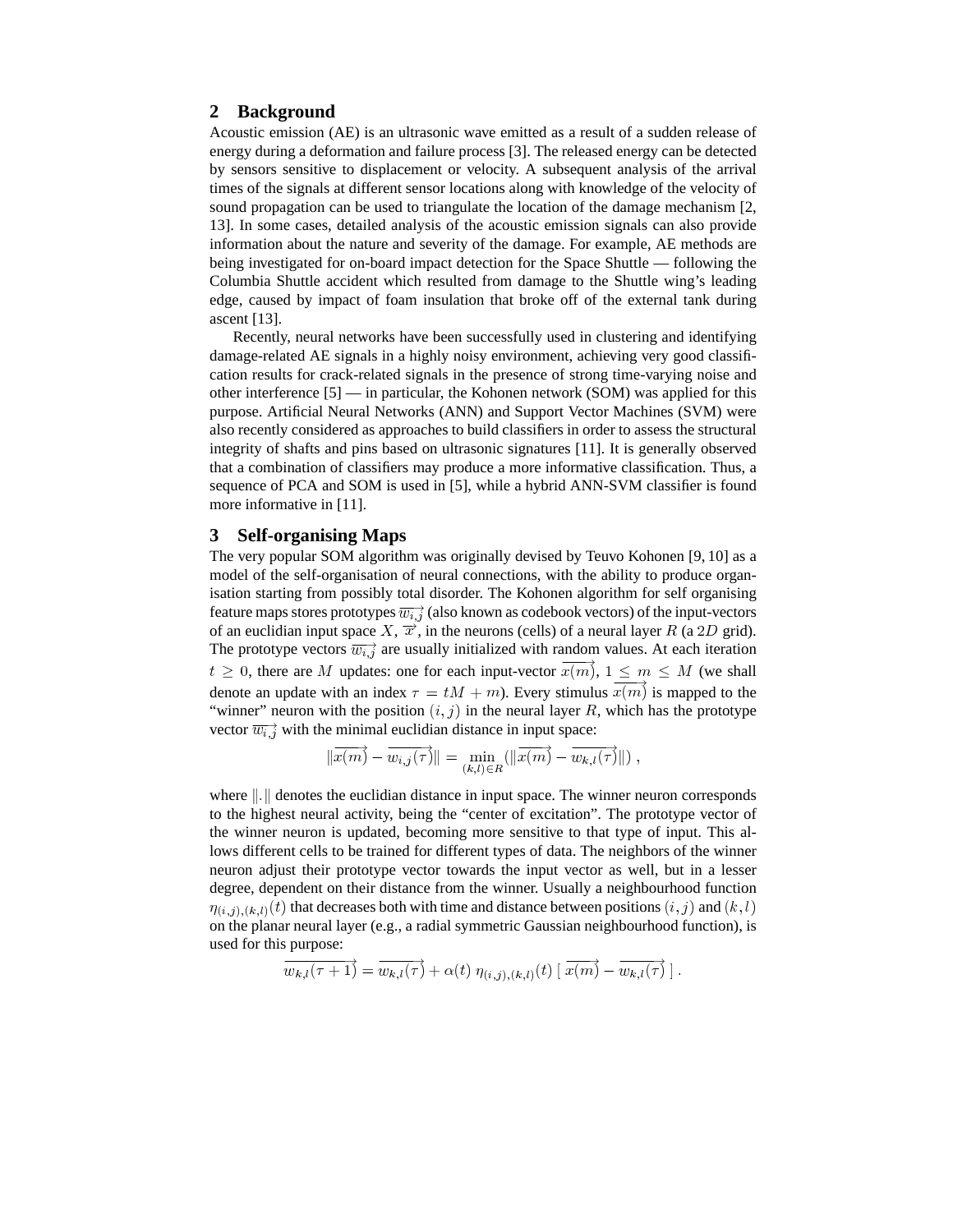

**Fig. 2.** A pattern of laser impacts.

The function  $\alpha(t)$ , such that  $0 < \alpha(t) < 1$  determines the speed of learning and can be reduced during the learning process. The radius of the neighbourhood  $\rho(t)$  decreases with each iteration as follows:

$$
\rho(t) = \rho_0 e^{-\frac{t \ln \rho_0}{N}}
$$

with  $N$  being the maximal number of iterations. In our experiments, a linear neighbourhood function outperformed the Gaussian function.

Since prototype vectors, whose neurons with positions  $(k, l)$  are close to the winner with the position  $(i, j)$ , are always updated together, a topology preservation is achieved — neurons that are closer in the neural layer tend to respond to inputs that are closer in the input space. In other words, SOM learns a smooth mapping of the input space to the neural layer. However, the solutions obtained by SOM might be different due to different trajectories through the search space, and therefore the input-vectors can be reused many iterations ("epochs") during the training phase, in different orders.

### **4 Experimental Results**

In order to carry out and evaluate self-organising diagnostics in the AAV impact sensing network, we collected the data containing the transients (voltage vs time) from PVDF transducers attached to a separate aluminium panel that is subject to laser or mechanical impacts, with high or low energy. Laser impacts have been produced by pulses with either the energy of 300 mJ or 30 mJ using a Q-switched Nd:YAG laser focused onto the surface to simulate particle impacts by ablating material from the aluminum. Impacts did not pierce the skin, but left a significant crater in the aluminum surface. The outputs were detected by four receivers while the laser impact site is changed over the panel in a specific pattern (Figure 2). The sensors were in quadrant  $\alpha$  only, at positions R1,  $R2$ ,  $R3$  and  $R4$ . Ten laser impacts, for each energy level, were aimed near the centre of each quadrant equidistant from each, with each subsequent impact moving 4-mm in the sequence, indexed from 1 to 10, so that the first and the tenth strike at the centre.

The mechanical impacts resulted from a stainless steel-tipped pendulum bob. Again, the outputs were detected by four receivers, while striking the panel ten times at each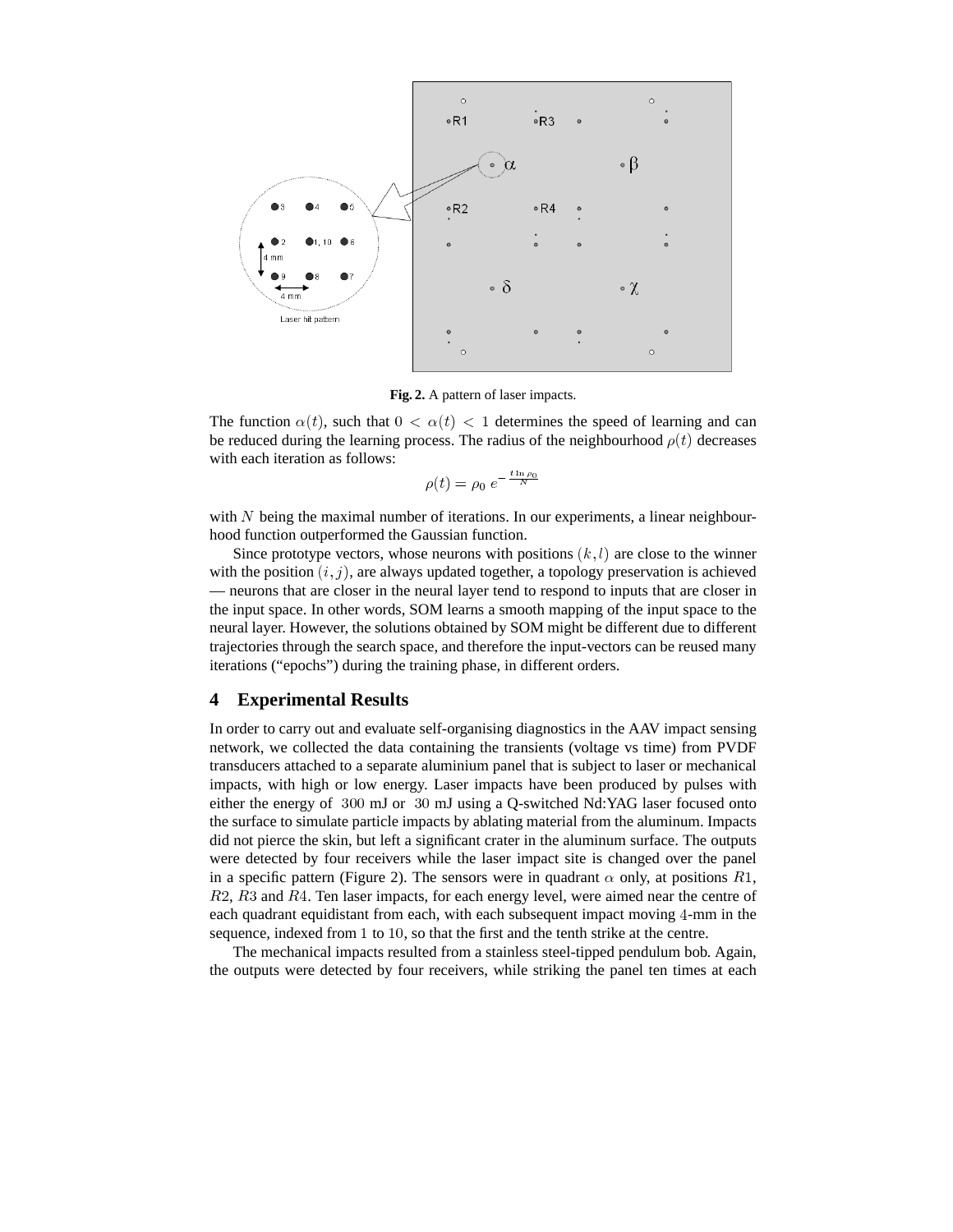

**Fig. 3.** A laser signal (high energy) in quadrant  $\beta$ , location 5, detected by sensor R2 is shown with solid lines. A pendulum signal (low energy) in quadrant  $\alpha$  detected by sensor R1 is shown with dots.

quadrant. Ten pendulum impacts, for each energy level, were aimed at the centre of each quadrant — unlike laser shots, they were not moved around on a  $4$ -mm grid.

The goal of clustering and diagnostics is to identify and distinguish between different impact types (laser vs pendulum) and different impact energies (high vs low) — the distances to impacts are not intended to be determined. In other words, the process of varying impact locations in the laser experiments does not pursue the goal of representing different distances in the data-set, but has a rather practical purpose of avoiding the panel fatigue from repeated laser impacts.

The collected data present a number of challenges for clustering and diagnostics. First of all, there are different impact types and different energy levels, creating 4 objective categories. For example, a high-energy impact from the quadrant  $\beta$  may be very similar to a low-energy impact from the quadrant  $\alpha$  — especially if the signals of the same impact, detected by four sensors, are treated separately from each other. Laser impacts, in addition, vary due to the shifting impact locations: for instance, impacts at locations 1 and 10 differ from those at  $3,5,7,9$ , and from those at  $2,4,6,8$ . Moreover, there are signal reflections from the panel's edges. More precisely, in all of these signals, the first arrival corresponds to the  $S_0$  Lamb wave (the lowest order extensional wave), whose faster low frequency components propagate at 5.3 mm/ $\mu$ s in this material. This is followed by the  $A_0$  (flexural) wave, for which the higher frequency modes propagate faster than the lower frequency components, at the Rayleigh wave velocity ( $3 \text{ mm}/\mu s$  in aluminum). The presence of both waves in the signal makes the laser impacts quite hard to cluster and properly diagnose. Figure 3 shows two signals: a laser with high energy, and a pendulum with low energy. Finally, the training set is relatively small containing 80 impacts detected by 4 sensors.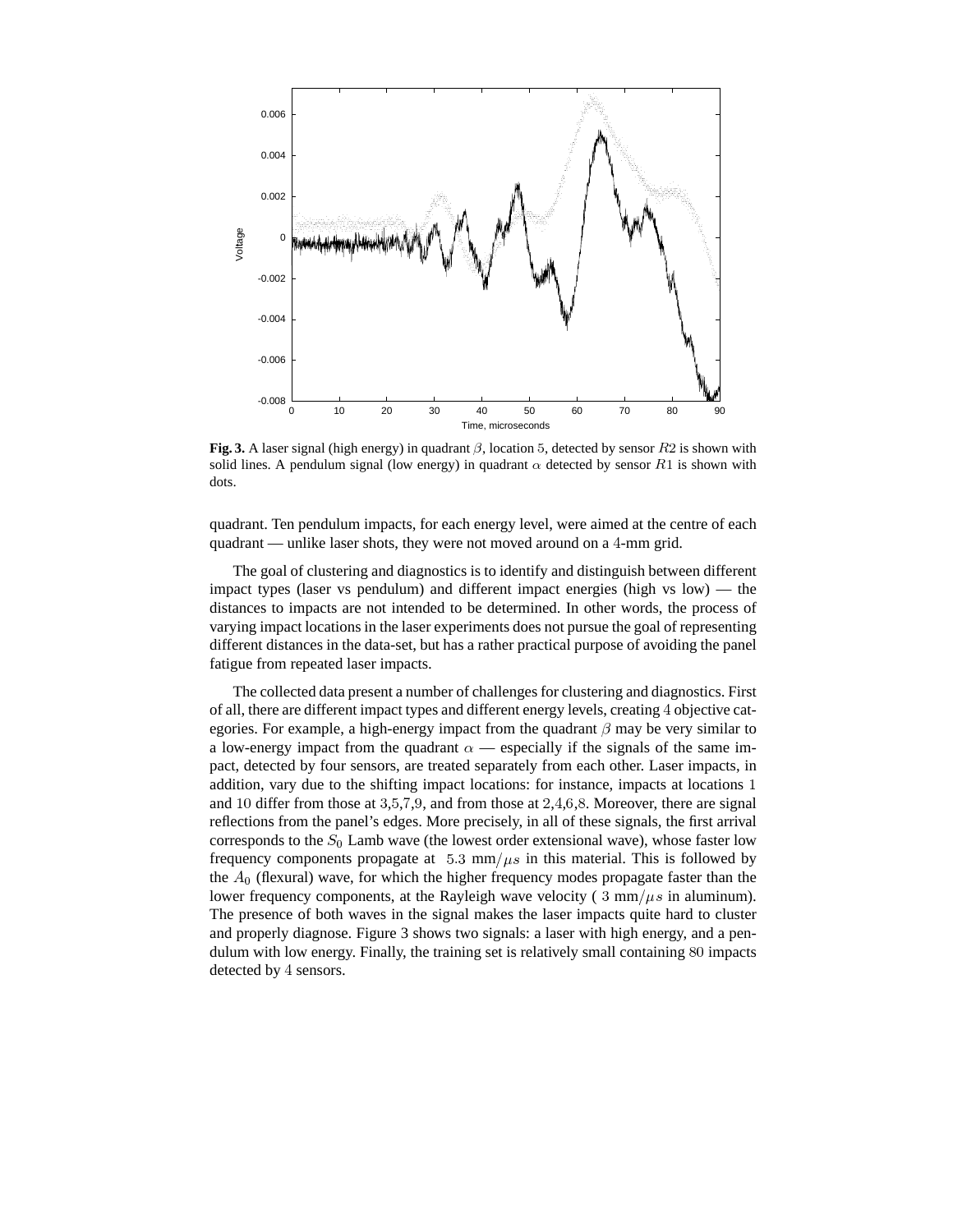Each signal contains 2048 time-domain points. Moreover, the signals from the same impact detected by four sensors were concatenated into one input-vector — to better account for the varying distances. In practice such merging can be easily achieved after an AAV cell determines that its four sensors detected the same signal. The training (clustering) phase used signals corresponding to the impact locations from  $6$  to  $10$ , leaving locations from  $1$  to  $5$  to the testing (diagnostics) phase.

In order to comparatively evaluate SOM performance, we used k-means clustering algorithm [4], augmented either with the Principal Component Analysis (PCA) [8], or Discrete Fourier Transform. The PCA transforms a data-set into a new coordinate system is such a way that the new first coordinate axis has the greatest possible variance of the data-set projection, the second axis has the second greatest possible variance of the projections, etc. The ordered new coordinates are called the Principal Components (PCs). In many applications the corresponding variance rapidly decreases from the first to the last PC. A reduction of data-set dimensionality with minimal information loss can be achieved by using only a few first PCs to represent the data. This is a common technique in image compression and pattern recognition. The PCA helps to improve performance and reduce memory demand of data processing algorithms. However, this technique is not optimized for clustering, which, in combination with the information loss, degrades the quality of the clustering results. Although the PCA is frequently used as a part of a processing sequence in data classification, the true reason to include it is not to improve the classification results, but to reduce the computational demands of the algorithms that follow the PCA. In our experiments we used Singular Value Decomposition (SVD) based algorithm to calculate the PCA.

The Discrete Fourier Transform (DFT) also changes the way the data-set is distributed. It does not guarantee a better clustering either. But if the data-set represents acoustic or electromagnetic signals, the spectral representation of the signals may lead to a better discrimination between different classes of the signals. This was the case with the data-set in our experiments. The K-means algorithm applied to the DFT-processed data-set led to slightly better results than the same algorithm applied to the raw data. To calculate the DFT we used the Fast Fourier Transform (FFT) algorithm embedded in Matlab.

In summary, the clustering was done with a) k-means algorithm applied to the input space; b) k-means algorithm applied to the PCA space; c) k-means algorithm applied to the frequency domain (using Fourier Transform of the input-vectors, FFT) d) SOM of the input space; e) SOM of the FFT space. A comparison between a) and b) is expected to show the benefits of using PCA as a preliminary step, while a comparison between a) and c) would highlight the benefits of FFT. On the other hand, a comparison between a) and d), as well as between c) and e) may support the usage of SOMs in diagnostics.

Input-vectors are labelled with 4 categories ("laser-high", "laser-low", "pendulumhigh", "pendulum-low"), and these labels are propagated to resultant clusters (using majority-voting), enabling diagnostics and its evaluation. We used several metrics for each scenario: recall, precision and effectiveness. The recall measures how many test input-vectors  $x$  were successfully matched to the correct cluster category out of  $y$  existing test vectors from this category:  $\delta_i = x_i/y_i$ . The precision measures how many test vectors were attracted to each clustered category in relation to the total size of the cluster:  $\pi_i = x_i/z_i$ , where  $z_i$  is the number of all test vectors placed in the cluster. For example, is the cluster 3 attracted  $z_3 = 25$  vectors, out of which  $x_3 = 19$  vectors belonged to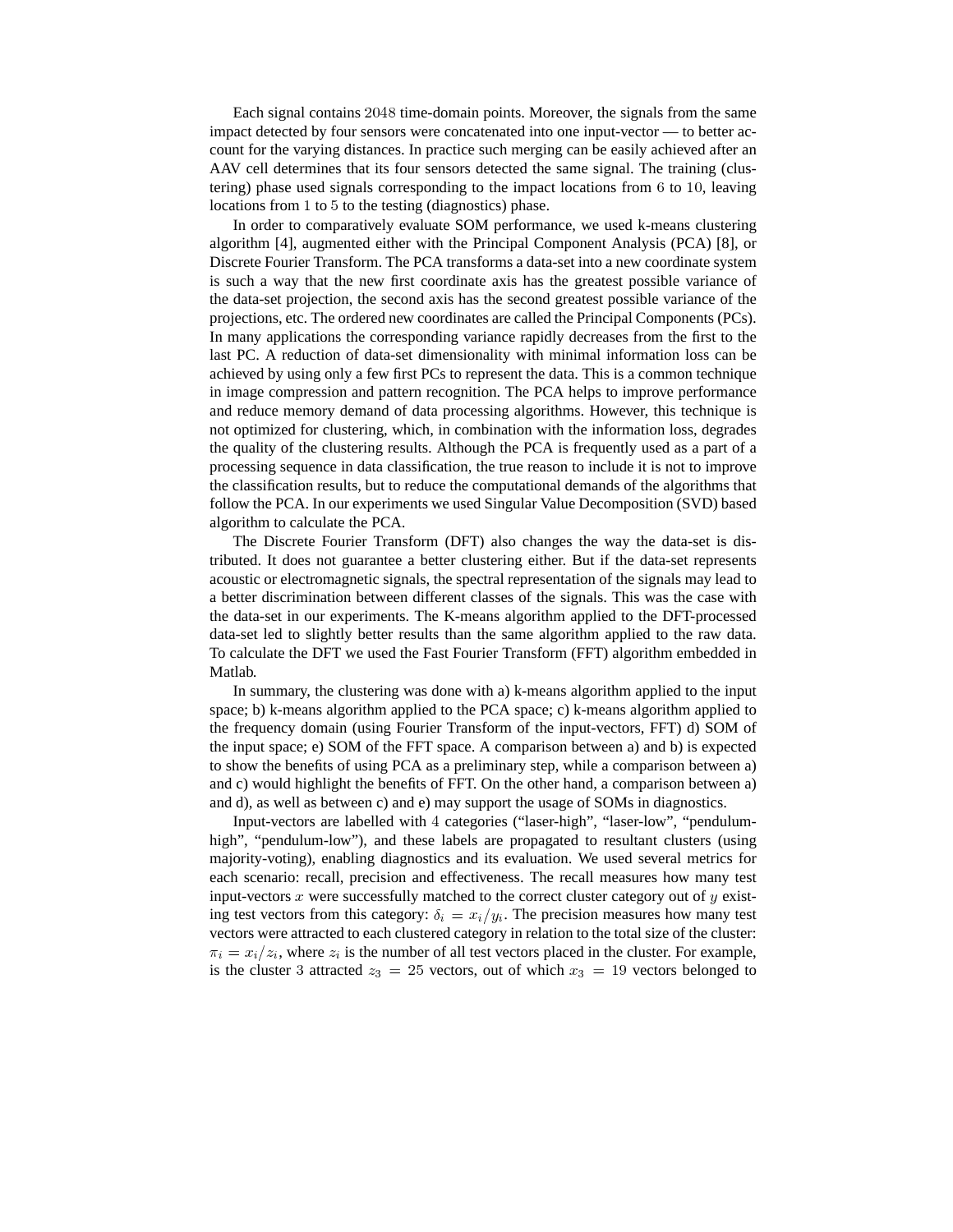the correct category (which contains  $y = 20$  vectors in total), then  $\delta_3 = 19/20 = 0.95$ and  $\pi_i = 19/25 = 0.76$ . In other words, 95% of the test vectors from this category are correctly recalled (diagnosed) with the precision of  $76\%$ . The effectiveness is defined as a harmonic mean of recall and precision:  $q_i = 2\delta_i \pi_i/(\delta_i + \pi_i)$ , and we use the average effectiveness  $q = \sum_{i=1}^{4} q_i/4$  in the comparative analysis.

|                              | Laser          |         |            |                | Pendulum   |          |      |         |        |
|------------------------------|----------------|---------|------------|----------------|------------|----------|------|---------|--------|
| Technique                    | High           |         | Low        |                | High       |          | Low  |         |        |
|                              | O <sub>1</sub> | $\pi_1$ | $\sigma_2$ | $\pi_2$        | $\delta_3$ | $\pi_3$  | 04   | $\pi_4$ | q      |
| a) k-means: $k=6$ , no PCA   | 0.15           | 1.0     | 1.0        | 0.28           | 0.25       | $\Omega$ | 0.0  | 0.0     | 0.2739 |
| k-means: $k=60$ , no PCA     | 0.4            | 1.0     | 0.95       | 0.76           | 1.0        | 1.0      | 0.90 | 0.67    | 0.7955 |
| b) k-means: $k=32$ , 35 PCs  | 0.35           | 1.0     | 0.65       | 0.65           | 1.0        | 0.91     | 0.90 | 0.58    | 0.7067 |
| c) k-means: $k=50$ , FFT     | 0.45           | 1.0     | 0.85       | 77<br>$\Omega$ | 1.0        | 1.0      | 1.0  | 0.69    | 0.8116 |
| d) SOM: linear $\eta$ , mean | 0.42           | 0.95    | 0.83       | 0.61           | 0.99       | 0.98     | 0.93 | 0.80    | 0.7817 |
| SOM: linear $\eta$ , maximum | 0.55           | 1.0     | 0.95       | 0.68           | 1.0        | 1.0      | 0.95 | 0.90    | 0.8570 |
| le) SOM-FFT: mean            | 0.44           | 0.95    | 0.88       | 0.60           | 0.97       | 0.98     | 0.88 | 0.81    | 0.7814 |
| SOM-FFT: maximum             | 0.55           | 1.0     | 0.95       | 0.70           | 1.0        | .0       | 1.0  | 0.91    | 0.8676 |

**Table 1.** Diagnostics: results of testing.

The results of diagnostics are summarised in table 1. The k-means algorithm applied to the PCA-processed data-set had inferior results comparing to the same algorithm applied to the original data. The number of clusters maximising the effectiveness was quite large with or without the FFT step ( $k = 50$  and  $k = 60$  respectively). FFT helped only marginally — however, there is a clear benefit in using it in the presence of noise. We trained  $20$  SOMs in the time-domain, each having a square layer of  $400$  neurons, with a linear neighbourhood function, and calculated the mean recall and precision over these 20 runs, followed by the effectiveness of these mean values (shown in the table). The average performance of these SOMs approached the best result of k-means, while the best SOM out of the trained set exceeded this result. The SOMs applied in the frequency domain have also shown only a marginal improvement, and their best SOM has also outperformed k-means with the FFT step. Thus, we can conclude that SOM technique is quite appropriate when the training set is small and in the presence of noise.

## **5 Conclusions**

In this paper we evaluated several techniques aimed at self-organising diagnostics in impact sensing networks. The self-organising maps (Kohonen neural networks) have shown to be more promising, outperforming the standard k-means algorithm in both time- and frequency domains, and suggesting a way to embed self-organising diagnostics in distributed and decentralised SHM systems. The common feature of all experiments was a difficulty in recalling the "Laser-High" category. In fact, a better account of this category was a distinguishing contributor to the overall success of the SOM. It can be observed that the signals from this category are mostly placed in the "Laser-Low" category, reducing its precision. In other words, the energy levels are harder to recognise in the higher-velocity signals detected by remote sensors. This observation calls for a comprehensive analysis of optimal sensor density and layout, which is another subject of future work.